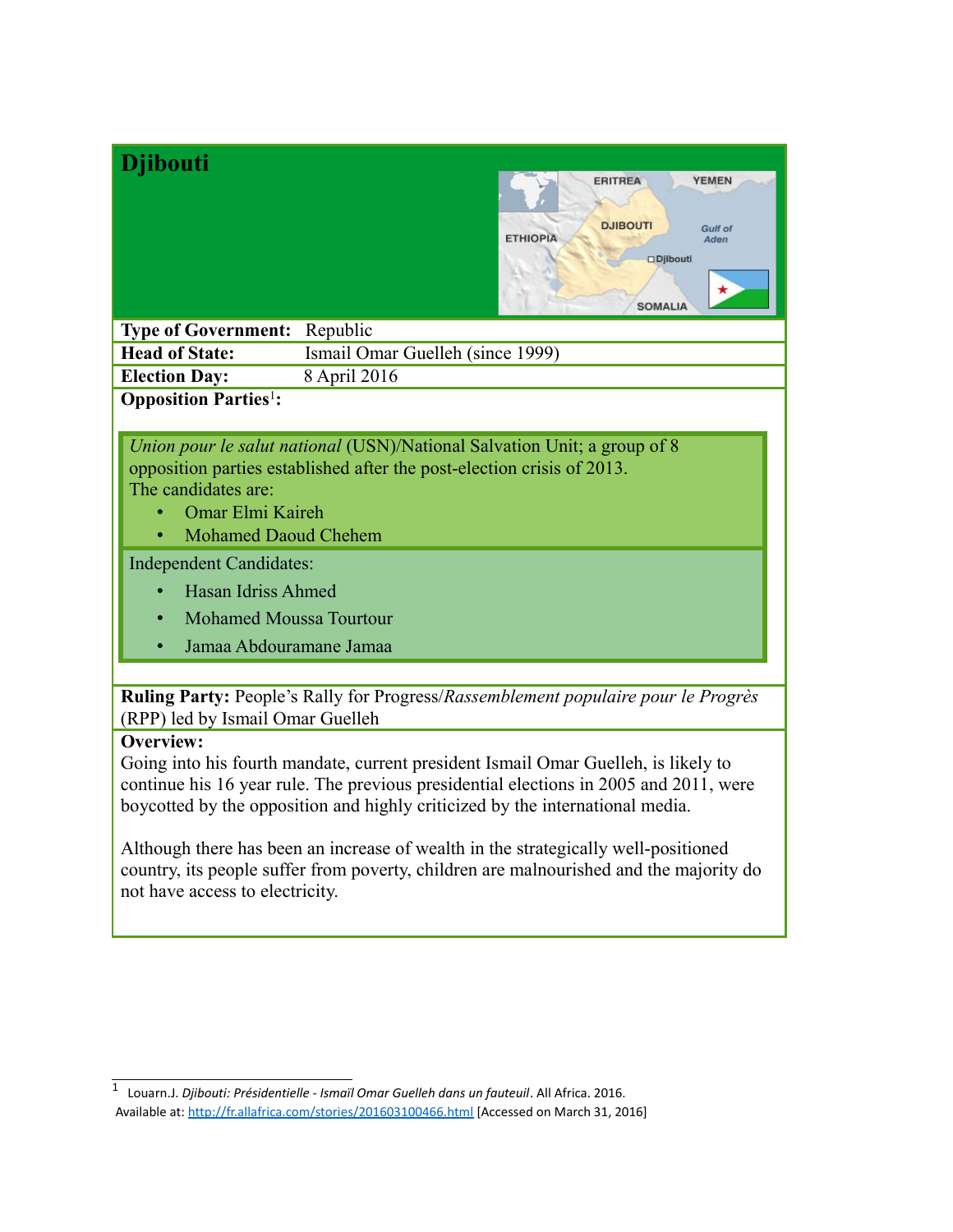### **Press Freedom:**

Independent media is non-existent in Djibouti, as the state owns all news agencies within the country. There are a few opposition friendly media outlets operating outside of the country, however these are highly controlled and occasionally blocked by the government. Additionally access to internet is beyond the budget of many.

### **Participation in Elections:**

The average percentage of voters in the last two elections: namely, the presidential  $(2011)$  and the parliamentary  $(2013)$  stood at  $26\%^2$ .

# **Legitimacy of Election:**

Following a controversial constitutional amendment in 2010, Guelleh was allowed to stand for more than two terms. His predecessor was in office for 22 years, making the RPP the only ruling party since the country's independence in 1977.

Despite an agreement between the ruling party and the main opposition party USN, which included: amnesty for opposition members, rapid reform of the Electoral Commission, and an immediate halt to "all acts that could lead to tense situations between public authorities and opposition activists"<sup>3</sup>; arrests, detentions and kidnappings are still being reported.

# **Comments on the Election:**

MRD (*Mouvement pour le renouveau démocratique,* which is part of the USN) leader Daher Ahmed Farah: "Our party has decided not to participate in the [presidential] election because we consider it to be a sham election, the minimum requirements of transparency are not guaranteed["4](#page-1-2) .

<span id="page-1-0"></span><sup>2</sup> Institute for Democracy and Electoral Assistance (IDEA). 2013. Voter Turnout Data for Djibouti. Available at: <http://www.idea.int/vt/countryview.cfm?id=62>[Accessed on March 31, 2016]

<span id="page-1-1"></span><sup>&</sup>lt;sup>3</sup> Ibrahim, M. African Arguments, 2015. Available at: [http://africanarguments.org/2015/09/28/djiboutis-strongman-president](http://africanarguments.org/2015/09/28/djiboutis-strongman-president-faces-strongest-cross-examination-of-his-career/)[faces-strongest-cross-examination-of-his-career/.](http://africanarguments.org/2015/09/28/djiboutis-strongman-president-faces-strongest-cross-examination-of-his-career/) [Accessed on March 30, 2016]

<span id="page-1-2"></span><sup>4</sup> The Citizen. *Djibouti's Guelleh eyes fourth term win in presidential race.* 2016. Available at: [http://www.looklocal.co.za/article/djibouti's\\_guelleh\\_eyes\\_fourth\\_term\\_win\\_in\\_presidential\\_vote.html](http://www.looklocal.co.za/article/djibouti) [Accessed on April 1, 2016]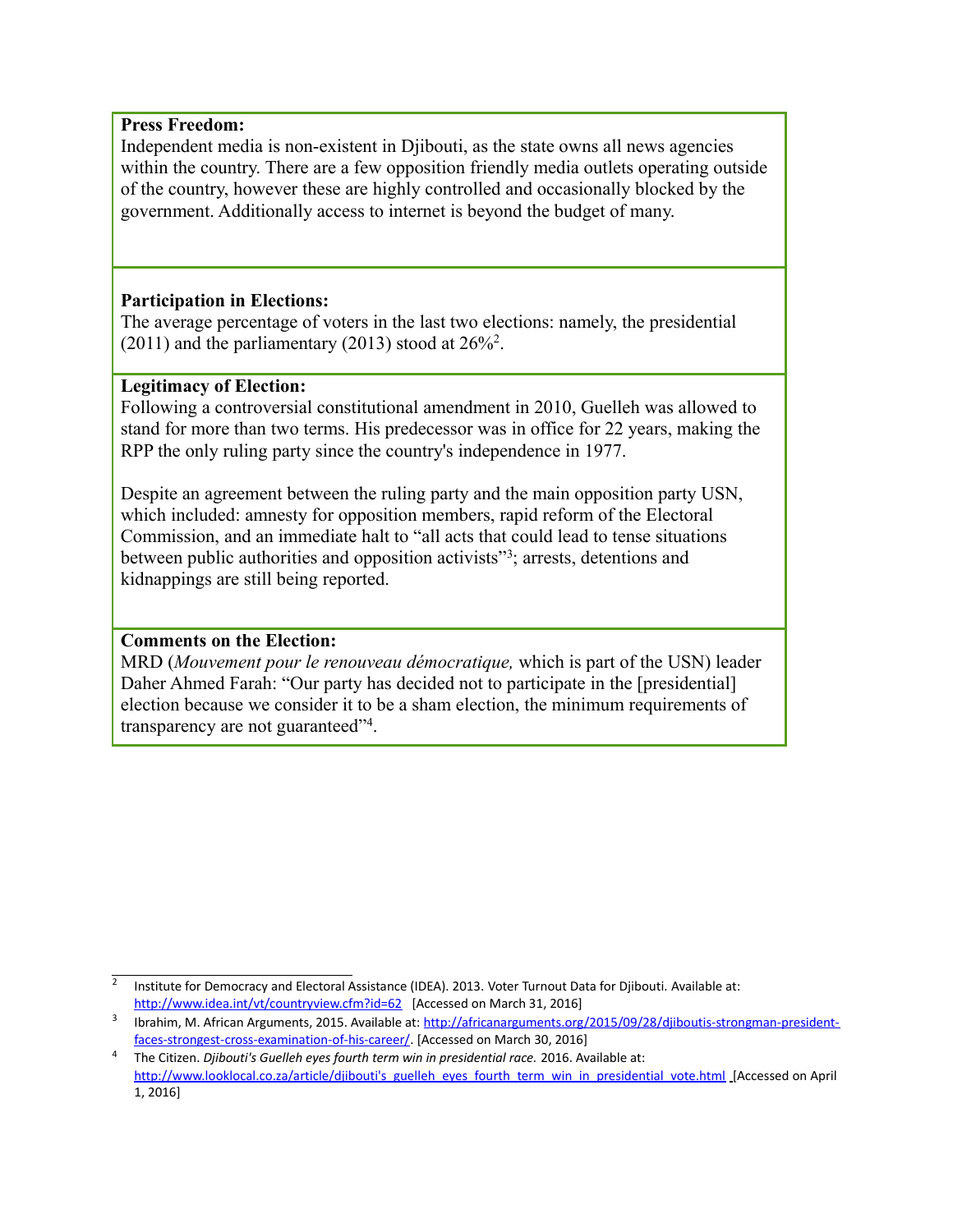| <b>Chad</b>                                                                                                                                                                                                                                                                                                                                                                                                                                                                                                                                                                                                                                                                                                                                                    | LIBYA<br><b>NIGER</b><br><b>CHAD</b><br><b>SUDAN</b><br><b>Lake Chad</b><br>Ndjamena<br><b>NIGERIA</b>                                                                                                                                                                                                                                                                                                                                                                                                                                                                                        |  |
|----------------------------------------------------------------------------------------------------------------------------------------------------------------------------------------------------------------------------------------------------------------------------------------------------------------------------------------------------------------------------------------------------------------------------------------------------------------------------------------------------------------------------------------------------------------------------------------------------------------------------------------------------------------------------------------------------------------------------------------------------------------|-----------------------------------------------------------------------------------------------------------------------------------------------------------------------------------------------------------------------------------------------------------------------------------------------------------------------------------------------------------------------------------------------------------------------------------------------------------------------------------------------------------------------------------------------------------------------------------------------|--|
| <b>Type of Government:</b>                                                                                                                                                                                                                                                                                                                                                                                                                                                                                                                                                                                                                                                                                                                                     | Semi-Presidential System                                                                                                                                                                                                                                                                                                                                                                                                                                                                                                                                                                      |  |
| <b>Head of State:</b><br><b>Date of Election:</b>                                                                                                                                                                                                                                                                                                                                                                                                                                                                                                                                                                                                                                                                                                              | Idriss Deby<br>10 April 2016                                                                                                                                                                                                                                                                                                                                                                                                                                                                                                                                                                  |  |
|                                                                                                                                                                                                                                                                                                                                                                                                                                                                                                                                                                                                                                                                                                                                                                |                                                                                                                                                                                                                                                                                                                                                                                                                                                                                                                                                                                               |  |
| <b>Opposition Parties<sup>5</sup>:</b><br>L'Union nationale pour le développement et le renouveau (UNDR) led by<br>Saleh Kebzabo<br>Cadre d'action populaire pour la solidarité et l'unité de la République<br>$\bullet$<br>(CAP-SUR) led by Joseph Djimrangar Dadnadji<br><b>National Rally for Development and Progress(VIVA-RNDP) led by</b><br>$\bullet$<br>Nouradine Delwa Kassiré Koumakoye<br>Convention Tchadienne pour la Paix et le Développement(CTPD) led by<br>$\bullet$<br>M. Louakéïn Kourayo Mbaïhérem<br>Convention pour le Changement et l'Alternance Démocratique (CAD) led<br>$\bullet$<br>by M. Julien Béassemda Djébaret<br>Convention Tchadienne pour la Paix et le Développement (CTPD) led by<br>$\bullet$<br>Laoukein Kourayo Medard |                                                                                                                                                                                                                                                                                                                                                                                                                                                                                                                                                                                               |  |
| Ruling Party: Patriotic Salvation Movement (MPS) led by Idriss Deby                                                                                                                                                                                                                                                                                                                                                                                                                                                                                                                                                                                                                                                                                            |                                                                                                                                                                                                                                                                                                                                                                                                                                                                                                                                                                                               |  |
| Overview:                                                                                                                                                                                                                                                                                                                                                                                                                                                                                                                                                                                                                                                                                                                                                      | Chad's current president Idriss Deby has been in power for 26, having ousted former<br>president Hissène Habré in 1990. After a constitutional amendment abolished term<br>limits in 2005, he will be able to run for his fifth term in this year's elections.<br>There are more than 70 opposition parties in Chad, some of whom were created by the<br>$\ldots$ and the distribution of the set of the state of $\sim$ 100 $\ldots$ . In the state of the state of the state of the state of the state of the state of the state of the state of the state of the state of the state of the |  |

government to divide the opposition, including a total of 13 presidential candidates. The three most promising candidates include; Kebzabo, Dadnadji and Koumakoye - all have served under President Deby at some point in their political careers. That said, the ruling MPS party holds a significant reign over the political landscape, suggesting that President Idriss Deby is expected to continue his rule.

Nevertheless, the country is rife with protests and demonstrations challenging the current leadership. Deby does however have strong continental and international

Le Progrès. 2016. *Campagne présidentielle 2016 : les candidats, au contact des électeurs*. Available at: <http://tchadinfos.com/politique/campagne-presidentielle-2016-les-candidats-au-contact-des-electeurs/>[Accessed on April 4, 2016]

<span id="page-2-0"></span><sup>5</sup>